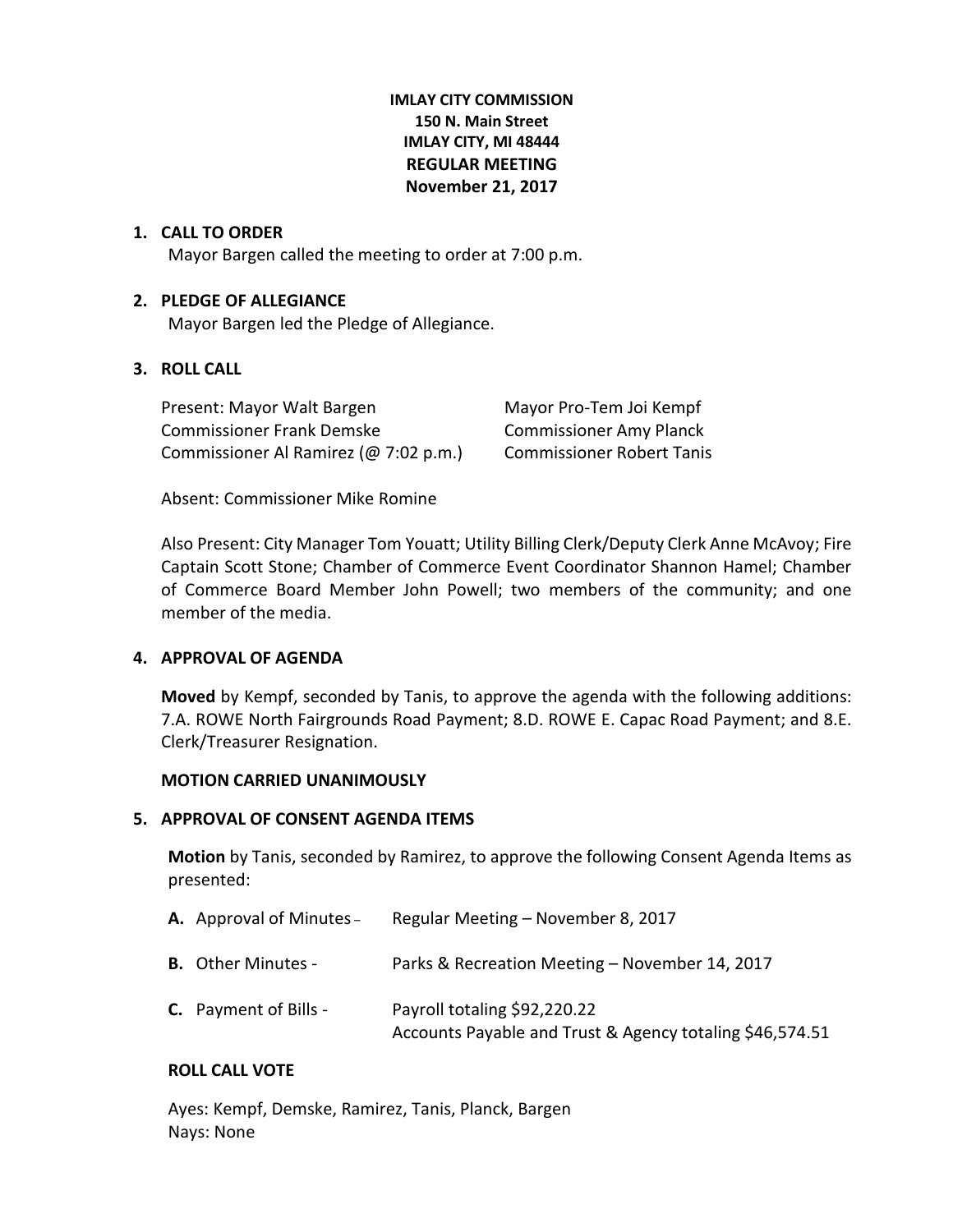### **MOTION CARRIED 6 - YEAS; 0 – NAYS**

### **6. CITIZENS FROM THE FLOOR**

Alan Rosenbalm, Imlay City, addressed the Commission to compliment them on the various security upgrades that have been implemented on the Polly Ann Trail including lighting and camera installations. Mr. Rosenbalm reiterated that many vandals are of a certain age and may not have enough healthy local recreational opportunities available to them.

### **7. OLD BUSINESS**

### **A. ROWE North Fairgrounds Road Payment**

City Manager Tom Youatt presented a progress payment request from ROWE Professional Services Company for design and construction engineering services on the North Fairgrounds and Capac Road Rehabilitation Project in the amount of \$6,357.00. Youatt noted that this leaves a balance of \$2,843.25 remaining for ROWE Professional Services Company on the project and a few touch ups remain before final payment is approved.

Mayor Bargen inquired as to the level of DEQ funding for the project. City Manager Tom Youatt responded that he will wait until final completion and billing of the project before submitting all required documentation to the DEQ for 50% reimbursement through the Scrap Tire Grant Project.

**Motion** by Tanis, seconded by Kempf, to approve the payment for design and construction engineering services from ROWE Professional Services Company for the North Fairgrounds and Capac Road Rehabilitation Project in the amount of \$6,357.00, as presented.

# **ROLL CALL VOTE**

Ayes: Demske, Ramirez, Tanis, Planck, Kempf, Bargen Nays: None **MOTION CARRIED 6 - YEAS; 0 – NAYS**

### **8. NEW BUSINESS**

### **A. Site Plan Review Proposal – Spicer**

City Manager Tom Youatt presented the Commission with a proposed letter agreement from Spicer Group for site plan review services for future development projects within the City. Youatt explained that recently a site plan was submitted for a forty unit assisted living facility which required professional review. Youatt further explained that the former LSL Planner utilized by the City was no longer with LSL. Youatt reiterated the good experience the City has had with Spicer Group and noted their proposed fee of \$1,000.00 to \$2,500.00 per review is typical and would be passed on to the developer.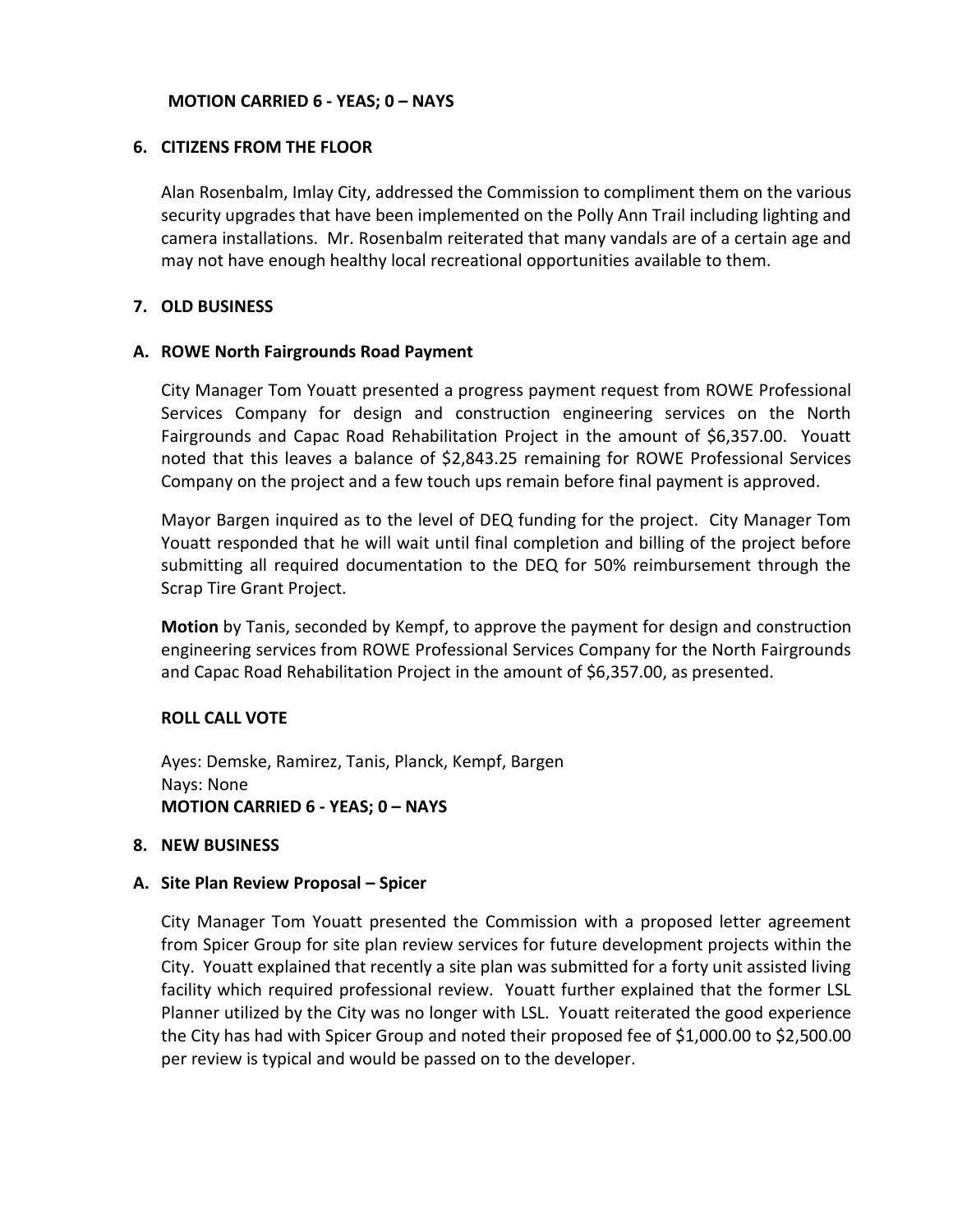Mayor Bargen inquired as to whether the proposed fee from Spicer Group was in line with the fees previously paid to LSL Planning for site plan review services. City Manager Tom Youatt responded that the fees are in line.

**Motion** by Tanis, seconded by Demske, to approve the letter agreement with Spicer Group for site plan review services in the amount of \$1,000.00 to \$2,500.00 per review, and authorize Tom Youatt to sign on behalf of the City.

# **ROLL CALL VOTE**

Ayes: Demske, Ramirez, Tanis, Planck, Kempf, Bargen Nays: None **MOTION CARRIED 6 - YEAS; 0 – NAYS**

# **B. Busker Festival Date Approval**

Chamber of Commerce Event Coordinator Shannon Hamel addressed the Commission to request approval of the dates of June 15 & 16, 2018 for the Michigan Busker Festival.

Mayor Bargen noted that in years past the request had been for certain road closures and DPW assistance, in addition to the requested dates. Ms. Hamel noted that the Chamber is still determining details for the festival and will come before the Commission again once more details are known. Mayor Bargen noted that he believes there is no opposition to the proposed dates but there needs to be more specific information presented. Commissioner Kempf stated that she believes the Chamber is looking for approval on the dates so that they can begin their advertising efforts. City Manager Tom Youatt stated that he wants to be clear that there is a lot of information that needs to come before the Commission before approvals are granted.

Chamber of Commerce Board Member John Powell addressed the Commission noting that the Chamber understands it must work with the City to develop specifics and to gain necessary approvals. Mr. Powell stated that the Chamber is working diligently to be able to announce specifics in January. Mr. Powell reiterated that the Chamber desires to keep road closures to a minimum and at this time only requests approval of the prosed dates.

**Motion** by Ramirez, seconded by Tanis, to approve the dates of June 15 & 16, 2018 for the Michigan Busker Festival.

# **MOTION CARRIED UNANIMOUSLY**

# **C. Approve December Board of Review Date – December 12, 2017 at noon**

City Manager Tom Youatt stated the need to set the December Board of Review meeting date and time, and he relayed the recommendation of City Assessor Nathan Hager of December 12, 2017 at noon.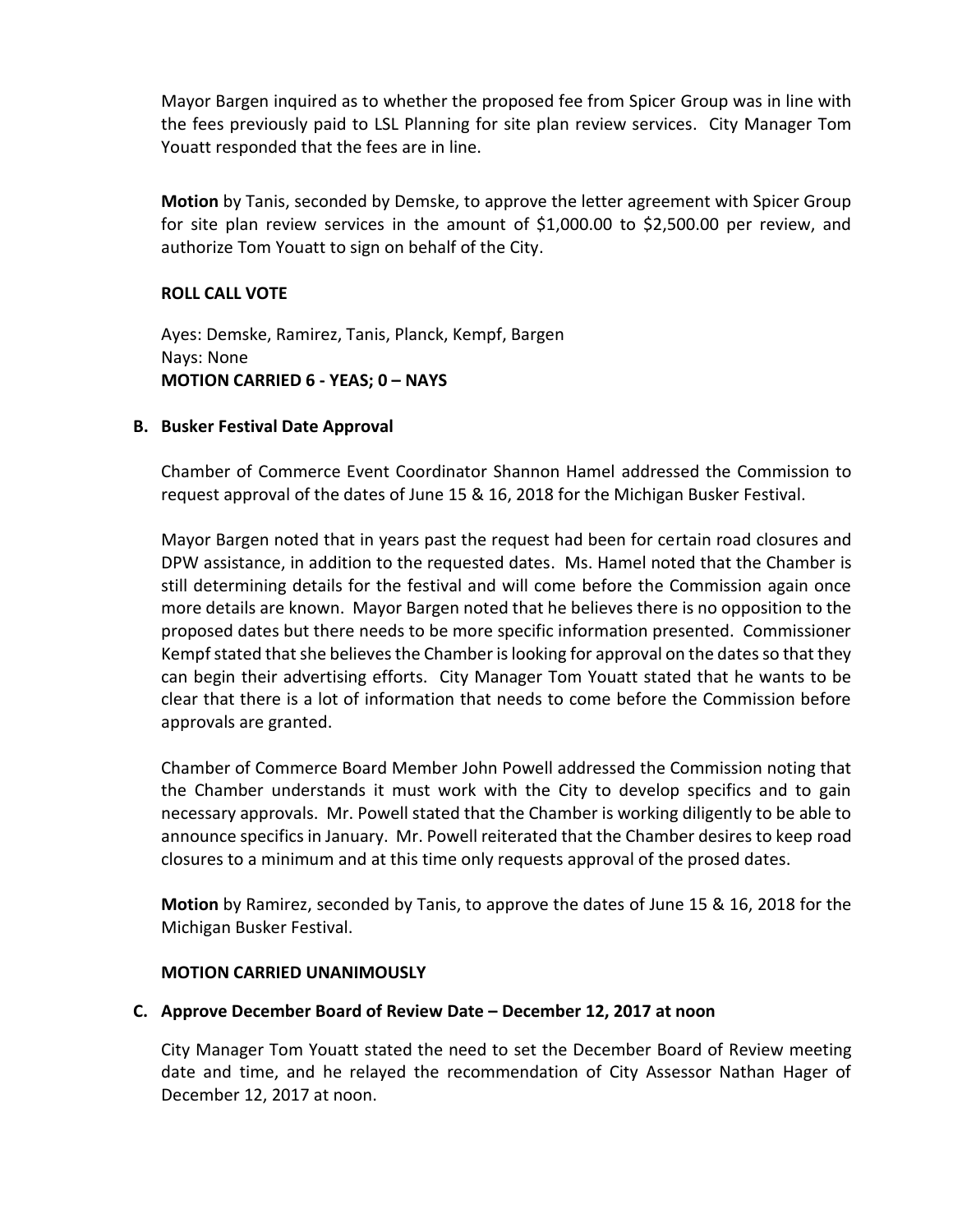**Motion** by Ramirez, seconded by Tanis, to establish the December Board of Review meeting for December 12, 2017 at 12:00 p.m.

Commissioner Demske requested he be allowed to abstain from the vote, given his appointment on the Board of Review.

**Motion** by Ramirez, seconded by Tanis, to withdraw the motion to establish the December Board of Review meeting for December 12, 2017 at 12:00 p.m.

### **MOTION CARRIED UNANIMOUSLY**

**Motion** by Demske, seconded by Tanis, to allow Commissioner Demske to abstain from voting on establishing the December Board of Review date.

# **MOTION CARRIED UNANIMOUSLY**

**Motion** by Ramirez, seconded by Tanis, to establish the December Board of Review meeting for December 12, 2017 at 12:00 p.m.

# **MOTION CARRIED UNANIMOUSLY Abstain: Demske**

### **D. ROWE E. Capac Road Payment**

City Manager Tom Youatt presented a payment request from ROWE Professional Services Company for design engineering services on the E. Capac Road Rehabilitation Project in the amount of \$5,060.50. Youatt noted that the project will include milling and resurfacing of E. Capac Road from M-53 east to the City limits. Youatt noted that an MDOT Rural Task Force Grant will reimburse the City 80% of the 2018 road project costs.

**Motion** by Tanis, seconded by Demske, to approve the payment for design engineering services from ROWE Professional Services Company for the E. Capac Road Rehabilitation Project in the amount of \$5,060.50, as presented.

# **ROLL CALL VOTE**

Ayes: Demske, Ramirez, Tanis, Planck, Kempf, Bargen Nays: None **MOTION CARRIED 6 - YEAS; 0 – NAYS**

### **E. Clerk/Treasurer Resignation**

Mayor Bargen noted the letter of resignation from Clerk/Treasurer Nicole Frost and noted the need for a motion to accept. City Manager Tom Youatt stated that it has been a pleasure to work with Nicole and she has done an outstanding job for the City.

**Motion** by Tanis, seconded by Kempf, to accept the resignation of Clerk/Treasurer Nicole Frost effective December 1, 2017, with regrets.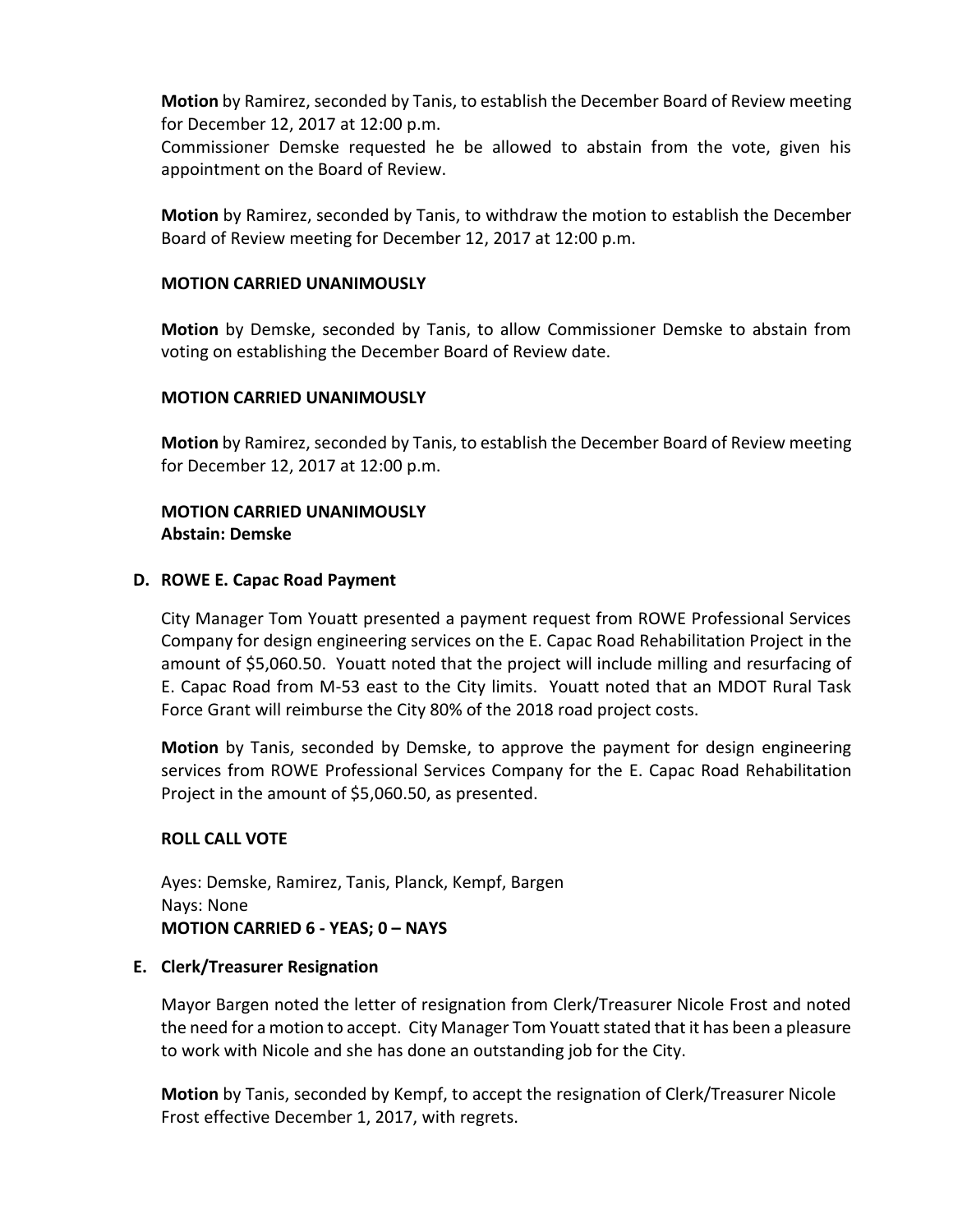# **MOTION CARRIED 5 - YEAS; 1 – NAYS**

### **9. MANAGER'S REPORT**

Additional information was attached to the packet.

City Manager Tom Youatt reported that the Clerk/Treasurer position will be advertised through MML and the local newspapers, with applications due December 8, 2017. Youatt recommended that he, along with Mayor Bargen and Commissioner Ramirez, comprise the interview committee for the Clerk/Treasurer replacement. Youatt reported the potential development of a forty unit assisted living facility in the City and noted that a variance request associated with it will be considered at the November 27, 2017 Zoning Board of Appeals (ZBA), and the associated site plan review will be considered by the Planning Commission (PC) at its November 28, 2017 meeting. Youatt noted that a second variance request has developed for the setback from the parking lot to the building that will be addressed through another ZBA meeting, and that the PC could approve the site plan contingent upon ZBA approval. Youatt reported that site plans had been distributed to Department Heads for input prior to the PC meeting. Youatt reported that he has a conference call scheduled with GLWA on December 4, 2017 to review water usage data from November and show that the City can meet the requirement for peak hour water usage. Youatt reported he has submitted the required reports for the CVTRS program so that the City can receive full State Revenue Sharing payments. Youatt reported that he completed the Management Discussion and Analysis for the FY16/17 financial audit and Treasurer Frost will meet with the auditors to finalize the financial statements for presentation to the Commission at its December 5, 2017 meeting. Youatt noted that with the resignation of Clerk/Treasurer Nicole Frost, she will designate him as FOIA Coordinator until a new Clerk/Treasurer is in place. Youatt reported that he has a meeting scheduled December 7, 2017 with Financial Advisor Tom Traciak and Bond Counsel Tom Colis to discuss financing options for the projects identified through the CIP process.

# **10. OTHER BUSINESS**

Mayor Bargen inquired as to the future revenue the City would gain from the \$3 million assisted living facility investment. City Manager Tom Youatt responded that the facility would bring in roughly \$26,000.00 in annual property tax revenue for the City operating levy, provide significant revenue as a new utility customer through tap-in fees and ongoing usage, and enhance the local economy through job creation.

Commissioner Demske inquired as to whether the DPW would perform the work for the previously approved sewer extension to the proposed assisted living facility. City Manager Tom Youatt responded that the developer would be responsible for the construction.

Commissioner Ramirez inquired as to the difference in peak hour water usage between now and the summer months, given the dramatic increase in water usage by Pinnacle in the summer. City Manager Tom Youatt responded that the water usage is extremely lower now than in the summer months and Pinnacle is typically responsible for half of the citywide water usage.